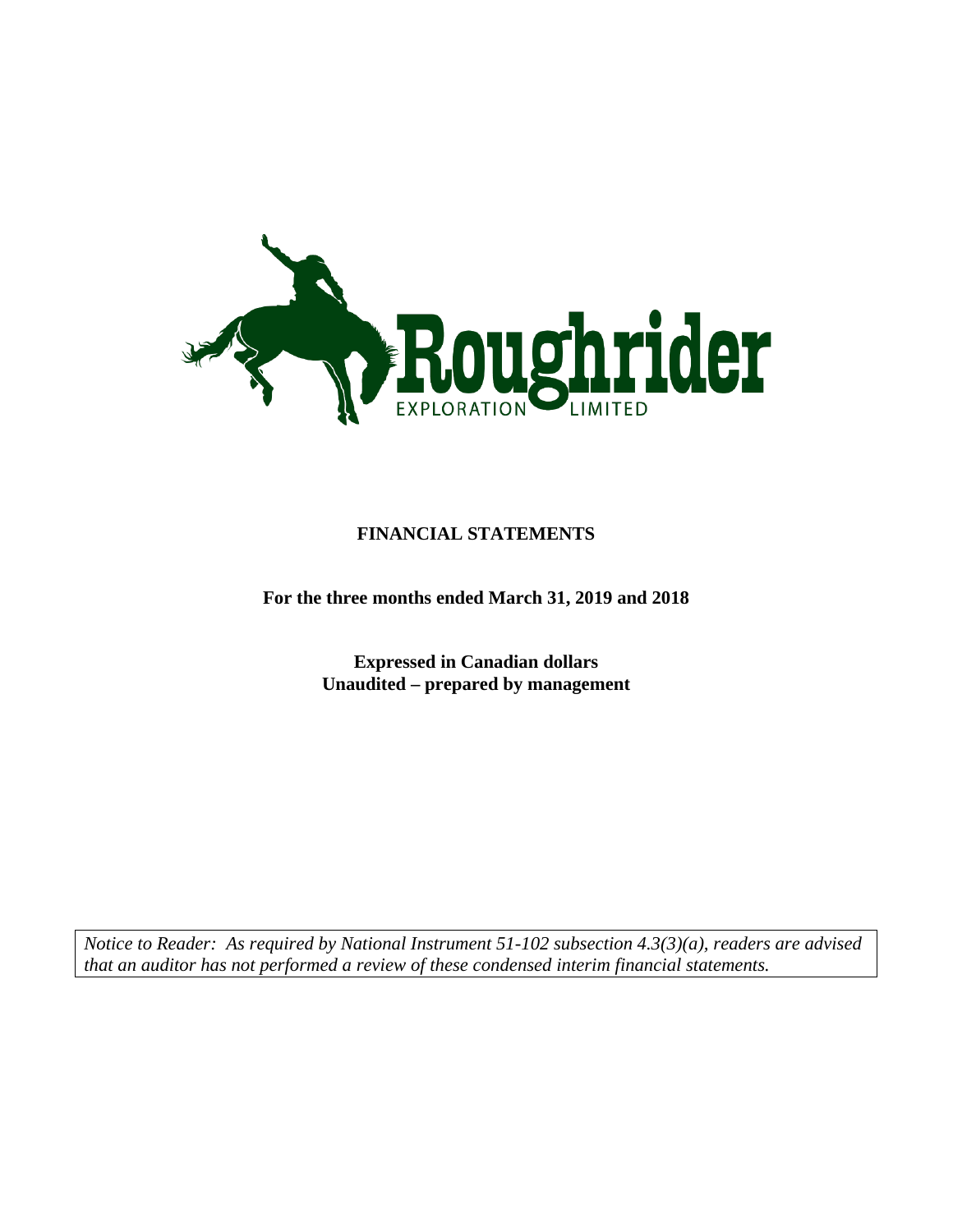**STATEMENTS OF FINANCIAL POSITION**

*Expressed in Canadian Dollars Unaudited – Prepared by Management* AS AT

|                                                             | March 31,<br>2019 |              | December 31,<br>2018 |
|-------------------------------------------------------------|-------------------|--------------|----------------------|
| <b>ASSETS</b>                                               |                   |              |                      |
| <b>Current assets</b>                                       |                   |              |                      |
| Cash                                                        | \$<br>161,176     | $\mathbb{S}$ | 187,337              |
| Receivables                                                 | 12,062            |              | 11,139               |
| Prepaid expenses                                            | 3,900             |              | 375                  |
|                                                             | 177,138           |              | 198,851              |
| <b>Non-current assets</b>                                   |                   |              |                      |
| Exploration property acquisition costs (Note 4)             | 6,189             |              | 6,189                |
|                                                             | \$<br>183,327     | \$           | 205,040              |
| <b>LIABILITIES AND SHAREHOLDERS' EQUITY</b>                 |                   |              |                      |
| <b>Current liabilities</b>                                  |                   |              |                      |
| Accounts payable and accrued liabilities (Note 7)           | \$<br>199,136     | \$           | 157,225              |
|                                                             | 199,136           |              | 157,225              |
|                                                             |                   |              |                      |
| Shareholders' equity (deficiency)<br>Capital stock (Note 6) | 5,209,518         |              | 5,209,518            |
| Other equity reserves                                       | 518,306           |              | 518,306              |
| Deficit                                                     | (5,743,633)       |              | (5,680,009)          |
|                                                             |                   |              |                      |
|                                                             | (15,809)          |              | 47,815               |
|                                                             | \$<br>183,327     | \$           | 205,040              |

Nature and continuance of operations (Note 1) Related party transactions (Note 8)

## **On behalf of the Board of Directors on May 17, 2019**

*Signed "Scott Gibson" Signed "Alex Heath"*

Director Director

**The accompanying notes are an integral part of these condensed interim financial statements.**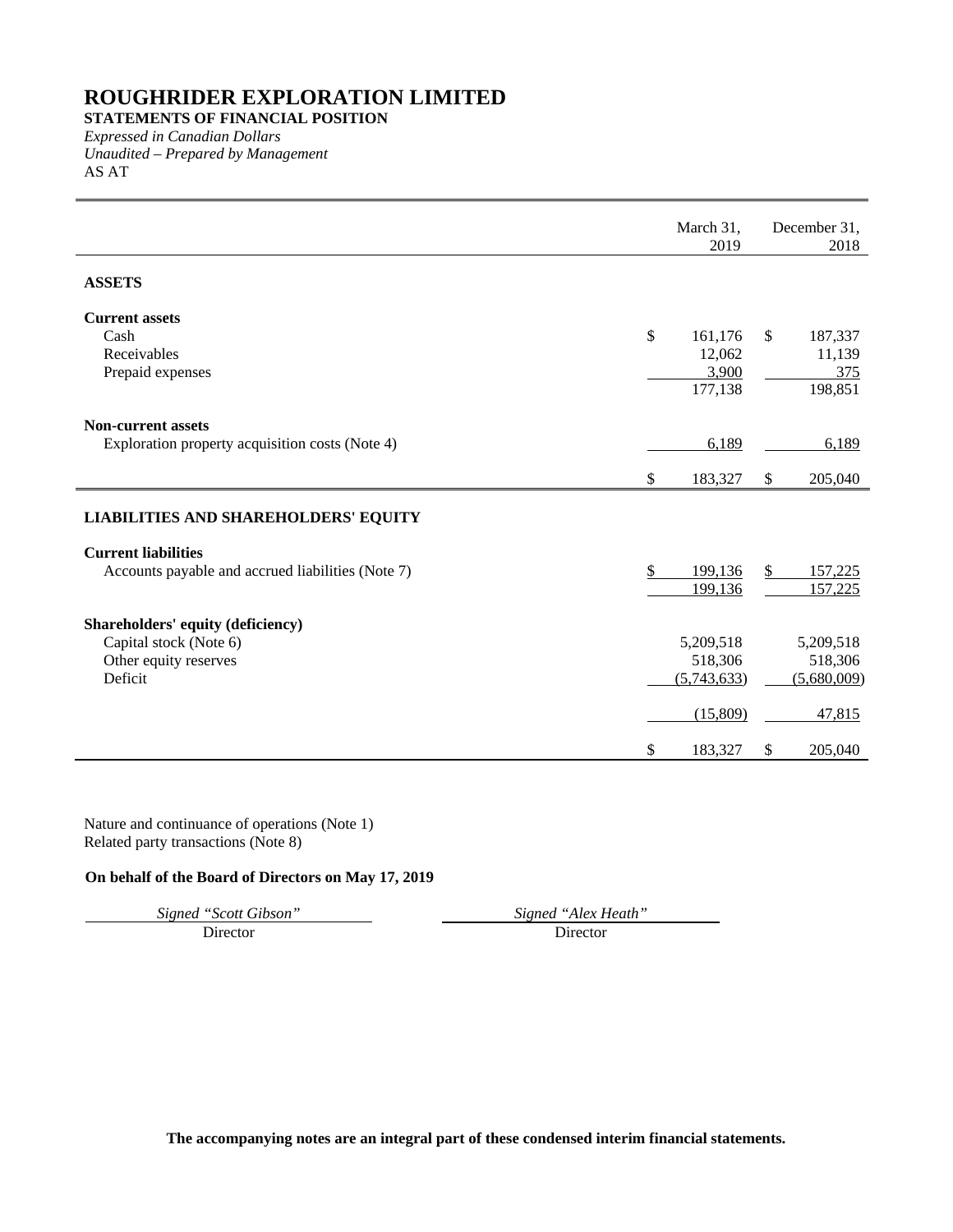## **CONDENSED INTERIM STATEMENTS OF LOSS AND COMPREHENSIVE LOSS**

*Expressed in Canadian Dollars Unaudited – Prepared by Management* FOR THE THREE MONTHS ENDED MARCH 31

|                                                              |     | 2019       |               | 2018      |
|--------------------------------------------------------------|-----|------------|---------------|-----------|
|                                                              |     |            |               |           |
| Exploration expenses (Note 4)                                | \$  |            | \$.           | 6,207     |
| Filing fees                                                  |     | 2,269      |               | 2,464     |
| Flow-through premium recovery (Note 5)                       |     |            |               | (368)     |
| Marketing                                                    |     | 205        |               | 184       |
| Office expenses                                              |     | 3,193      |               | 4,751     |
| Professional fees (Note 9)                                   |     | 7,577      |               | 4,552     |
| Salaries and personnel costs (Note 9)                        |     | 50,380     |               | 63,467    |
| Write-off of exploration property acquisition costs (Note 4) |     |            |               | 38,537    |
|                                                              |     |            |               |           |
| Loss and comprehensive loss for the period                   | \$. | (63, 624)  | <sup>\$</sup> | (119,794) |
|                                                              |     |            |               |           |
| Basic and diluted loss per common share                      | \$  | (0.00)     | -S            | (0.01)    |
|                                                              |     |            |               |           |
| Weighted average number of common shares outstanding         |     | 13,806,551 |               | 9,416,551 |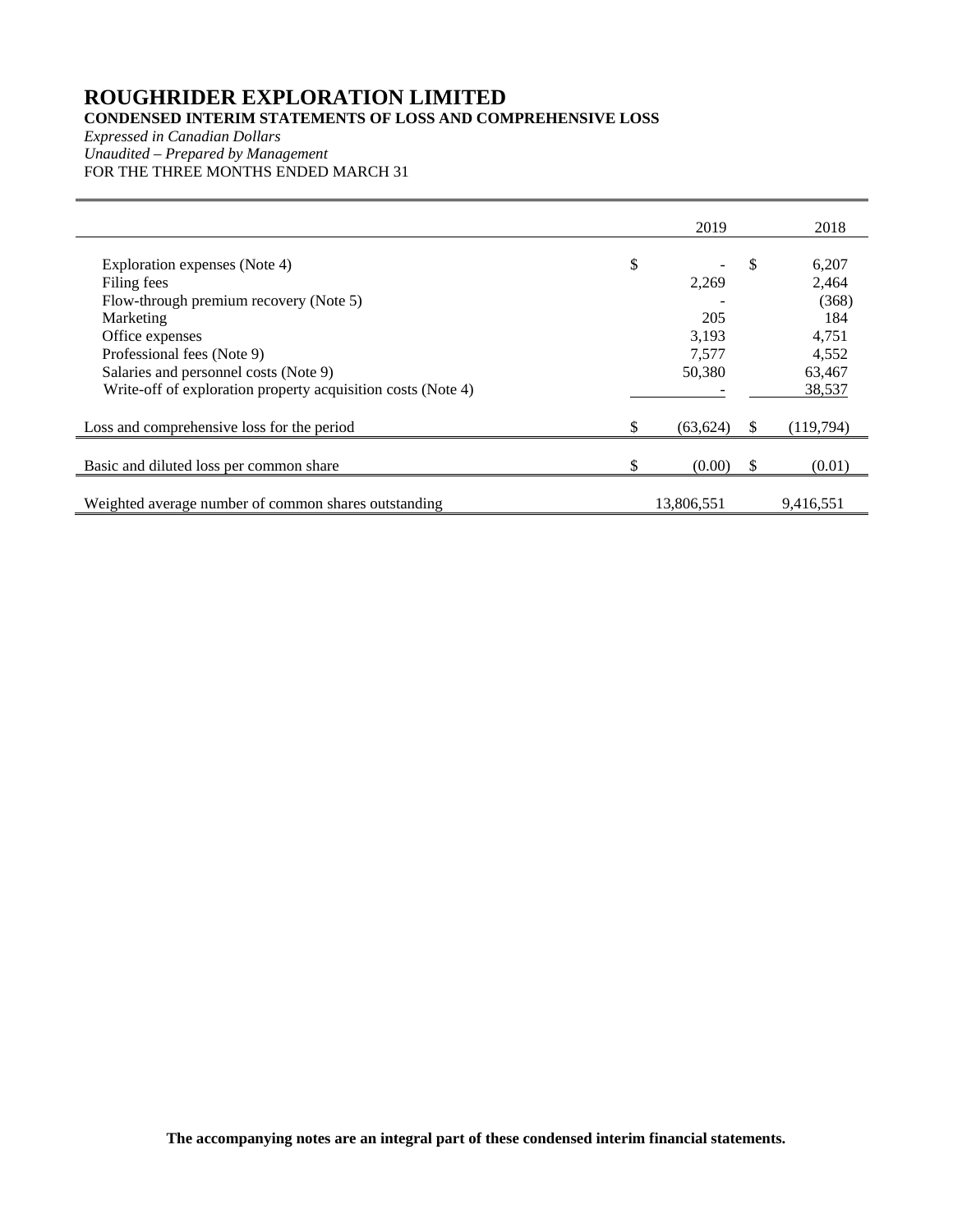## **CONDENSED INTERIM STATEMENT OF CHANGES IN SHAREHOLDERS' EQUITY (DEFICIENCY)**

*Expressed in Canadian Dollars*

*Unaudited – Prepared by Management*

|                                                                                                       | <b>Capital Stock</b>       |                                     |                                                  |                                     |                                                     |
|-------------------------------------------------------------------------------------------------------|----------------------------|-------------------------------------|--------------------------------------------------|-------------------------------------|-----------------------------------------------------|
|                                                                                                       | Number of<br><b>Shares</b> | Amount                              | <b>Other</b><br><b>Equity</b><br><b>Reserves</b> | <b>Deficit</b>                      | <b>Total</b><br>Equity                              |
| <b>Balance, December 31, 2017</b>                                                                     | 9,416,551                  | \$4,792,713                         | \$518,306                                        | \$(3,944,926)                       | \$1,366,093                                         |
| Loss for the period<br>Balance, March 31, 2018                                                        | 9,416,551                  | \$4,792,713                         | \$518,306                                        | (119, 794)<br>\$(4,064,720)         | (119,794)<br>\$1,246,299                            |
| Private placement<br>Share issuance costs<br>Loss for the period<br><b>Balance, December 31, 2018</b> | 4,390,000<br>13,806,551    | 439,000<br>(22, 195)<br>\$5,209,518 | --<br>$- -$<br>\$518,306                         | --<br>(1,615,289)<br>\$ (5,680,009) | 439,000<br>(22, 195)<br>(1,615,289)<br>\$<br>47,815 |
| Loss for the period<br>Balance, March 31, 2019                                                        | 13,806,551                 | \$5,209,518                         | \$518,306                                        | (63.624)<br>\$(5,743,633)           | (63, 624)<br>\$<br>(15, 809)                        |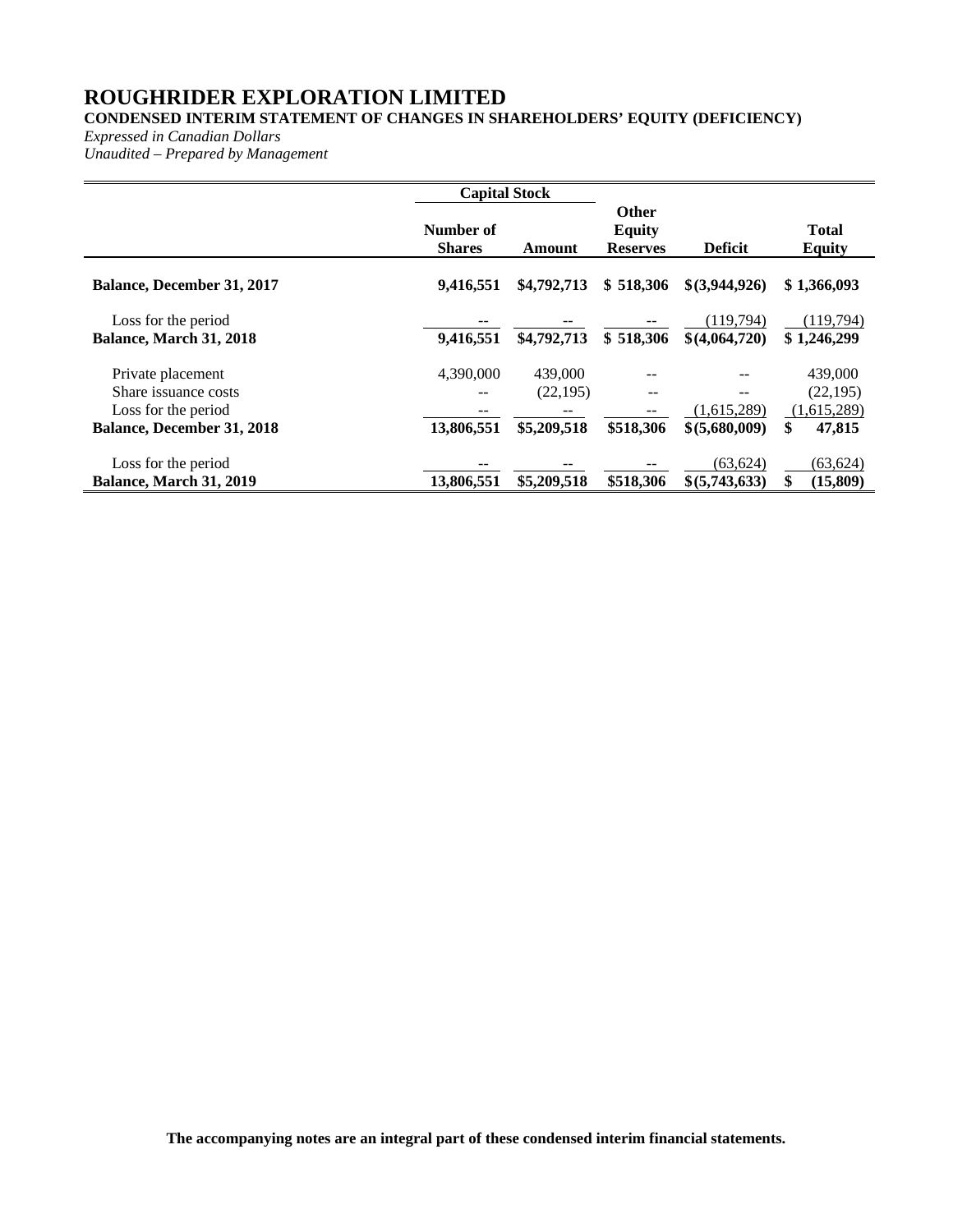**CONDENSED INTERIM STATEMENTS OF CASH FLOWS** 

*Expressed in Canadian Dollars Unaudited – Prepared by Management* FOR THE THREE MONTHS ENDED MARCH 31

|                                                    | 2019        | 2018        |
|----------------------------------------------------|-------------|-------------|
| <b>OPERATING ACTIVITIES</b>                        |             |             |
| Loss for the year                                  | \$ (63,624) | \$(119,794) |
| Items not affecting cash:                          |             |             |
| Flow-through premium                               |             | (368)       |
| Write off exploration property acquisition costs   |             | 38,537      |
| Changes in non-cash working capital items:         |             |             |
| Receivables                                        | (923)       | (1,157)     |
| Prepaid expenses                                   | (3,525)     | 99          |
| Accounts payable and accrued liabilities           | 41,911      | (38,660)    |
| Net cash used in operating activities              | (26,161)    | (121, 343)  |
| Decrease in cash for the period                    | (26,161)    | (121, 343)  |
| Cash, beginning of period                          | 187,337     | 294,710     |
| Cash, end of period                                | \$161,176   | \$173,367   |
|                                                    |             |             |
| Cash paid during the period for interest and taxes | \$          | \$<br>1,394 |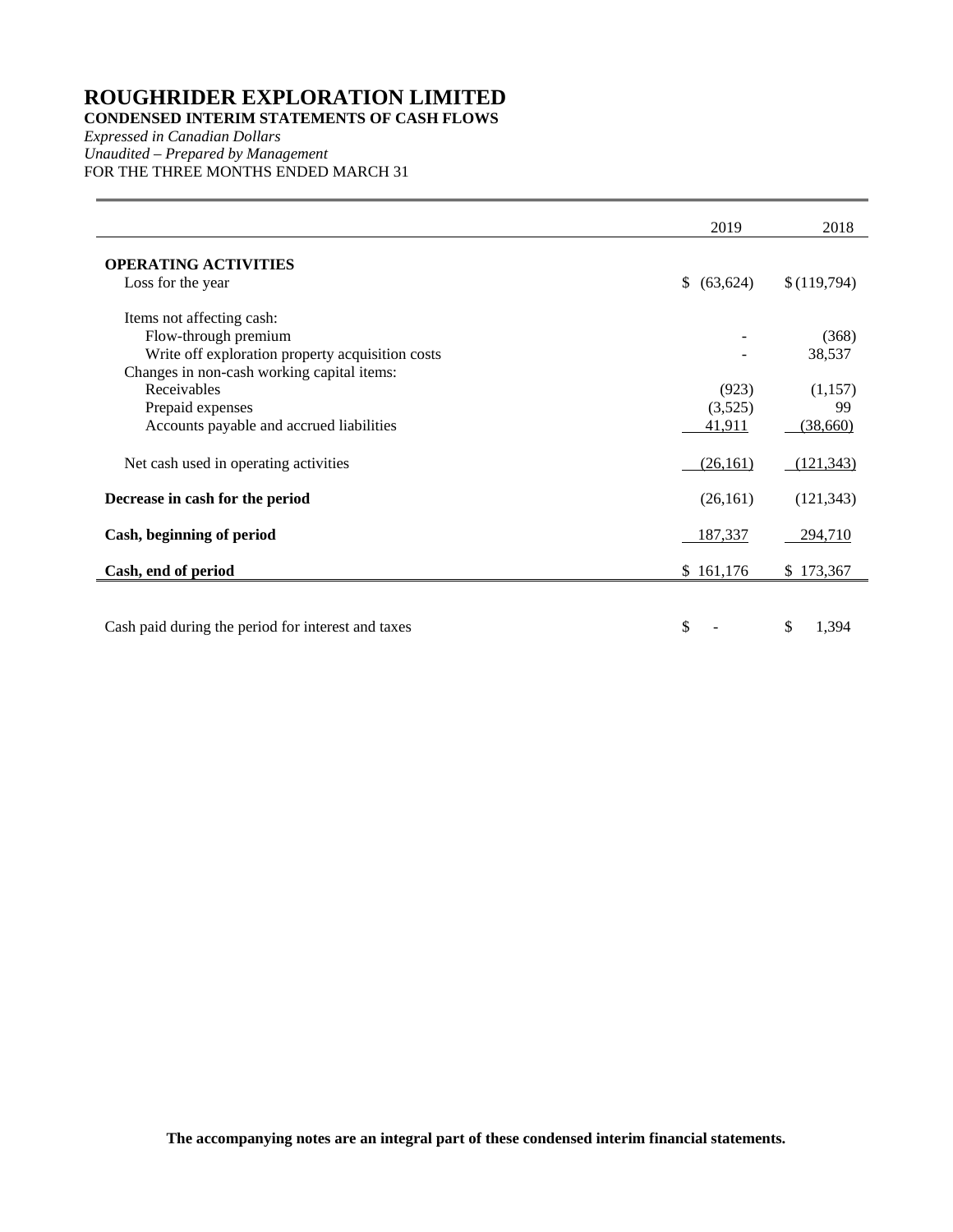NOTES TO THE CONDENSED INTERIM FINANCIAL STATEMENTS For the three months ended March 31, 2019 *Expressed in Canadian Dollars Unaudited – Prepared by Management*

## **1. NATURE AND CONTINUANCE OF OPERATIONS**

Roughrider Exploration Limited ("Roughrider" or the "Company") was incorporated on December 7, 2011 under the *British Columbia Business Corporations Act*. The Company is listed on the TSX Venture Exchange as a Tier 2 Mining Issuer. The principal business of the Company is the exploration and evaluation of mineral properties. The principal focus of the Company is exploring its portfolio of mineral properties, including the Genesis property, a uranium project located to the northeast of the Athabasca Basin in Saskatchewan, and the Silver Ace and Sterling properties in central British Columbia.

The address of the Company's head office is Suite 420 - 625 Howe Street, Vancouver, British Columbia, Canada, V6C 2T6. The address of the Company's registered office is 2500 - 700 West Georgia Street, Vancouver, British Columbia, Canada, V7Y 1B3.

Effective July 3, 2018, the Company consolidated its issued and outstanding common shares on the basis of one postconsolidation share for 5 pre-consolidation shares. Unless otherwise stated, all share and per share amounts have been restated retrospectively to reflect this share consolidation.

These financial statements have been prepared in accordance with International Financial Reporting Standards ("IFRS") with the assumption that the Company will be able to realize its assets and discharge its liabilities in the normal course of business rather than through a process of forced liquidation. The financial statements do not include adjustments to amounts and classifications of assets and liabilities that might be necessary should the Company be unable to continue operations.

The Company has no regular source of revenue, has an accumulated deficit of \$5,743,633 at March 31, 2019, and expects to incur further losses in order to explore its mineral properties. These factors cast significant doubt upon the Company's ability to continue as a going concern and, therefore suggest that the Company may be unable to realize its assets and discharge its liabilities in the normal course of business.

The Company's continuing operations are dependent upon its ability to obtain sufficient financing to explore the Genesis property, and upon the successful exploration and development or sale of the Company's exploration projects. Although the Company has been successful in obtaining financing to begin this process, there is no assurance that it will be able to obtain adequate financing in the future, or that such financing will be on terms that are advantageous to the Company.

## **2. BASIS OF PREPARATION**

These condensed interim financial statements, including comparatives, have been prepared using accounting policies consistent with IFRS applicable to the preparation of interim financial statements as issued by the International Accounting Standards Board ("IASB") including International Accounting Standard ("IAS") 34 Interim Financial Reporting, and are consistent with interpretations by the International Financial Reporting Interpretations Committee ("IFRIC") which were effective as of May 17, 2019, the date the Board of Directors authorized these financial statements for issuance.

The preparation of these condensed interim financial statements required management to make certain estimates, judgments and assumptions that affect the reported amounts of assets and liabilities at the date of the condensed interim financial statements. Actual results could differ from these estimates. Critical estimates and judgments are discussed more fully in the Company's audited financial statements for the year ended December 31, 2018.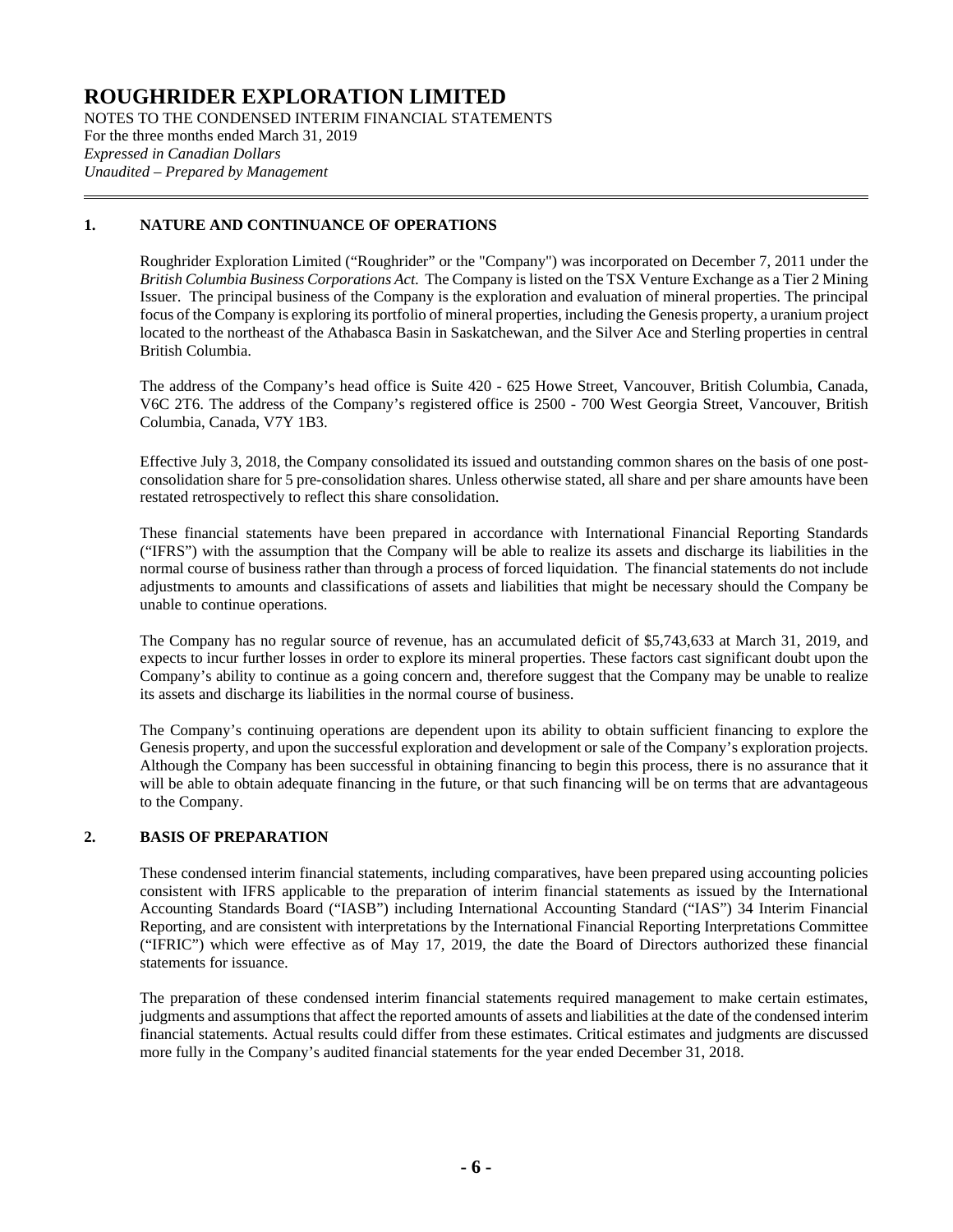NOTES TO THE CONDENSED INTERIM FINANCIAL STATEMENTS For the three months ended March 31, 2019 *Expressed in Canadian Dollars Unaudited – Prepared by Management*

## **3. SIGNIFICANT ACCOUNTING POLICIES**

#### **a. Basis of presentation**

These condensed interim financial statements are expressed in Canadian dollars, the Company's functional and presentation currency, the currency of the primary economic environment in which it operates. These condensed interim financial statements have been prepared on a historical cost basis, except for financial instruments classified as *financial instruments at fair value through profit and loss* and *financial instruments at fair value through other comprehensive income*, which are stated at their fair value. In addition, these condensed interim financial statements have been prepared using the accrual basis of accounting except for cash flow information.

## **b. New and revised standards and interpretations**

Accounting policies used in the preparation of these financial statements are consistent with those described in the Company's audited annual financial statements for the year ended December 31, 2018, except for the following change to IFRS, which were adopted as at January 1, 2019:

*IFRS 16, Leases:* This new standard eliminates the classification of leases as either operating leases or finance leases and introduces a single lessee accounting model which requires the lessee to recognize assets and liabilities for all leases with a term of longer than 12 months. The Company has no leases as at March 31, 2019, therefore the adoption of IFRS 16 did not have a material impact on the Company's condensed interim financial statements.

## **4. EXPLORATION PROPERTY**

## **a. Acquisition costs**

|                                | <b>Genesis</b><br>property | <b>Iron Butte</b><br>property | Other<br>Canadian<br>properties | Total       |
|--------------------------------|----------------------------|-------------------------------|---------------------------------|-------------|
| Balance, December 31, 2017     | 1,333,612                  | 38.537                        | 12.378                          | 1,384,527   |
| Write-off of acquisition costs | 1,333,612                  | (38,537)                      | (6,189)                         | (1,378,338) |
| Balance, December 31, 2018     |                            |                               |                                 |             |
| and March 31, 2019             | $\sim$                     | $\overline{\phantom{a}}$      |                                 | 6.189       |

## *Genesis property*

On July 16, 2014, the Company entered into an option agreement, subsequently amended, with Kivalliq Energy Corp, ("Kivalliq") under which Roughrider may earn up to an 85% interest in Kivalliq's Genesis uranium project (the "Genesis property") located in the Athabasca Basin region of Canada.

Under the terms of the amended option agreement, the Company may earn an initial 50% interest by making cash payments, incurring expenditures, and issuing shares as follows: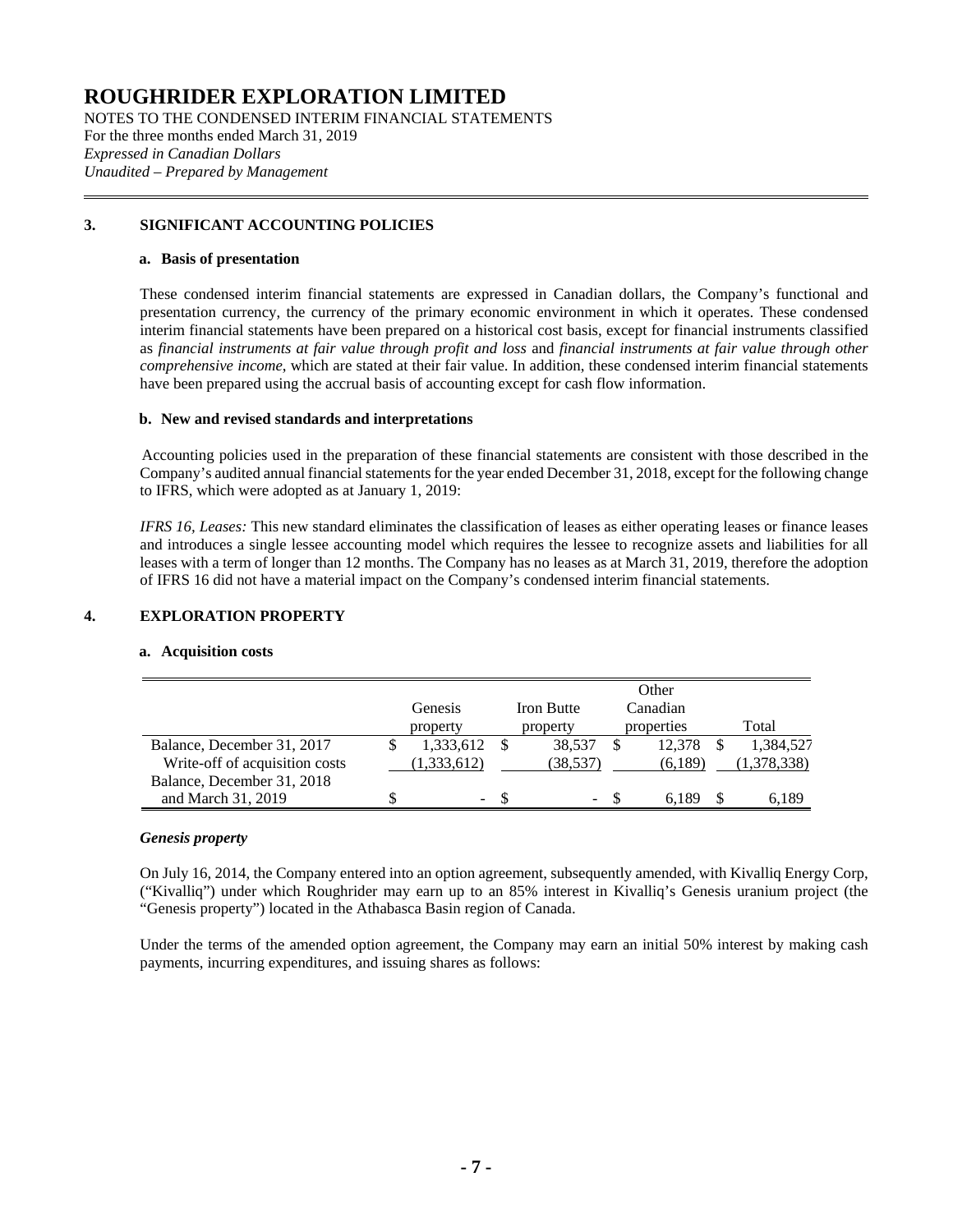NOTES TO THE CONDENSED INTERIM FINANCIAL STATEMENTS For the three months ended March 31, 2019 *Expressed in Canadian Dollars Unaudited – Prepared by Management*

## **4. EXPLORATION PROPERTY (CONTINUED)**

#### **a. Acquisition costs (continued)**

|                                        | Payments         | Expenditures       | Common shares   |
|----------------------------------------|------------------|--------------------|-----------------|
| On the effective date of the agreement | $$125,000^{(1)}$ | N/A                | $393,966^{(1)}$ |
| On or before December 31, 2014         | N/A              | $$1,000,000^{(1)}$ | N/A             |
| On signing of the amending agreement   | $$400,000^{(1)}$ | N/A                | N/A             |
| On or before August 31, 2016           | N/A              | N/A                | $393,966^{(1)}$ |
| On or before August 31, 2017           | $$175,000^{(2)}$ | \$1,100,000        | N/A             |
| Total                                  | \$700,000        | $$2,100,000^{(3)}$ | 787.932         |

(1) This amount has been paid, this expenditure incurred, or these shares issued as of December 31, 2016.

 $^{(2)}$  This amount was paid, at Roughrider's election, through the issuance of 500,000 shares with a fair value of \$137,500 on August 30, 2017, the date of issue.

 $^{(3)}$  As of December 31, 2018, the Company has incurred cumulative expenditures of \$2,149,419 including GST, as allowed under the amended option agreement.

As at December 31, 2018, all requirements above have been met and the Company has fulfilled the requirements to earn a 50% interest in the Genesis property.

Once the Company has earned an initial 50% in the Genesis property, the Company may acquire a further 35% interest (for an aggregate 85% interest) by making additional cash payments totaling \$700,000 (which may be paid either in cash or in shares, at the Company's election) and incurring additional expenditures of \$2,500,000.

During the year ended December 31, 2016, Roughrider acquired additional claims within the boundary of the Genesis project for the issuance of 15,000 common shares, valued at \$9,000, and the creation of a 2% net smelter returns royalty ("NSR") on production from the area covered by the licenses. The NSR may be reduced to 1% by the payment of \$500,000 within six months of publishing a feasibility study incorporating the area covered by the licences.

During the year ended December 31, 2018, the Company determined that it would not be advancing the Genesis project at this time. Accordingly, the Company wrote off acquisition costs of \$1,333,612 as at December 31, 2018.

## *Iron Butte property*

On June 21, 2017, the Company entered into an option agreement under which Roughrider may earn a 100% interest in certain mining claims comprising the Iron Butte oxide gold-silver project in Lander County, Nevada (the "Iron Butte property").

Under the terms of the option agreement, the Company could earn a 100% interest by making certain cash payments and issuing shares. During the year ended December 31, 2018, the Company terminated the Iron Butte option agreement. Accordingly, the Company wrote off \$38,537 in related acquisition costs as at December 31, 2018.

## *Silver Ace property*

On November 16, 2017, the Company acquired, by staking, the Silver Ace property, located near Houston, BC, at a cost of \$6,189. During the year ended December 31, 2018, the Company did not renew the Silver Ace claims; accordingly, the Company wrote off \$6,189 in related acquisition costs as at December 31, 2018.

## *Sterling property*

On November 22, 2017, the Company acquired, by staking, the Sterling property, located near Houston, BC, at a cost of \$6,189.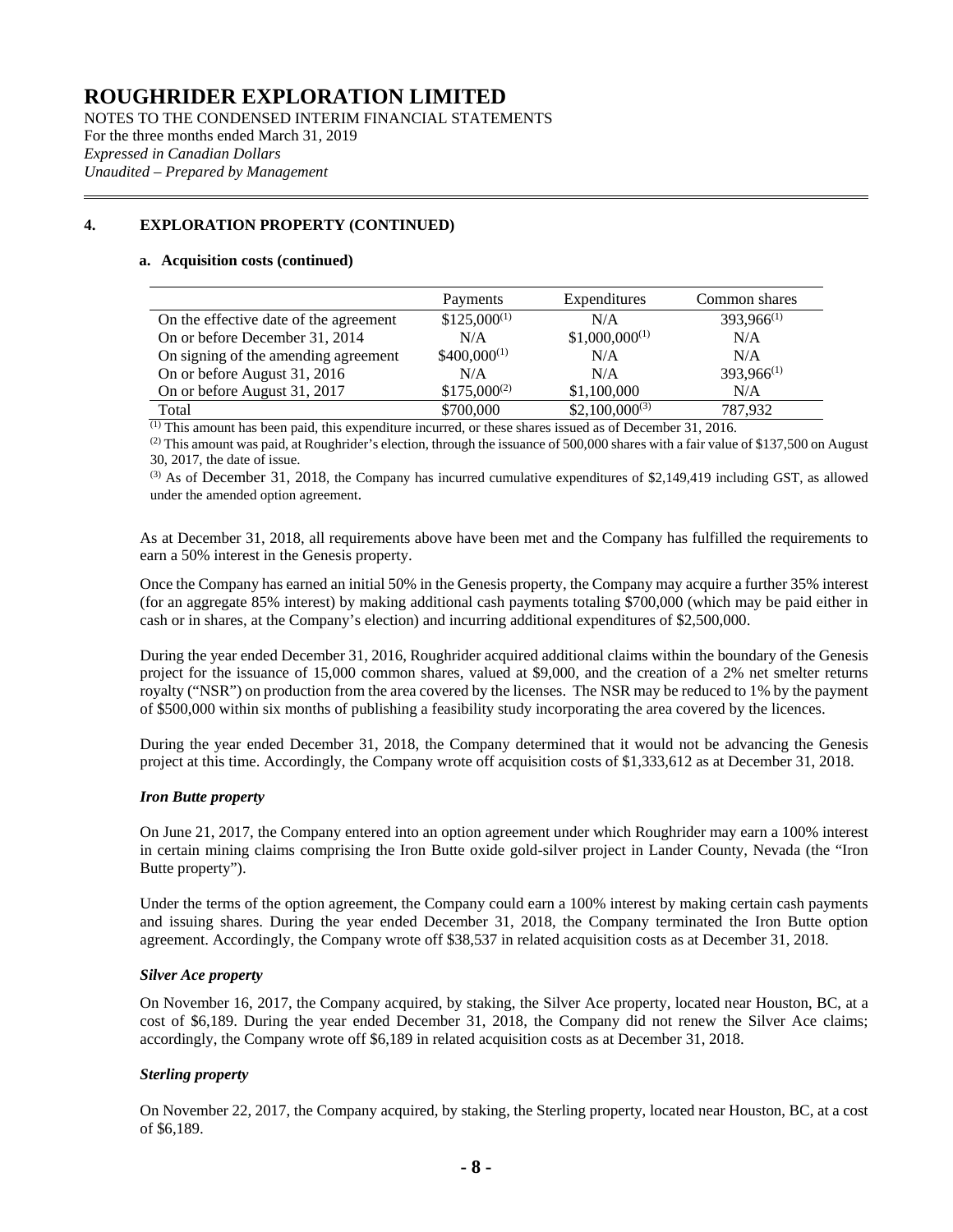NOTES TO THE CONDENSED INTERIM FINANCIAL STATEMENTS For the three months ended March 31, 2019 *Expressed in Canadian Dollars Unaudited – Prepared by Management*

## **4. EXPLORATION PROPERTY (CONTINUED)**

#### **a. Acquisition costs (continued)**

#### *Brownell Lake property*

On June 6, 2018, the Company entered into an option agreement under which Roughrider may earn up to an 80% interest in the Brownell Lake base metals project near La Ronge, Saskatchewan (the "Brownell Lake property").

Under the terms of the option agreement, the Company can earn an initial 60% interest by making cash payments and incurring exploration expenditures as follows:

|                                | Payments  | Expenditures |
|--------------------------------|-----------|--------------|
| On or before December 31, 2018 | N/A       | \$100,000*   |
| On or before March 31, 2019    | \$25,000  | N/A          |
| On or before December 31, 2019 | N/A       | \$300,000    |
| On or before March 31, 2020    | \$50,000  | N/A          |
| On or before December 31, 2020 | N/A       | \$600,000    |
| On or before March 31, 2021    | \$125,000 | N/A          |
| On or before December 31, 2021 | N/A       | \$2,000,000  |
| On or before March 31, 2022    | \$300,000 | N/A          |
| Total                          | \$500,000 | \$3,000,000  |

\* incurred as at December 31, 2018

The Company can earn an additional 20% interest (total 80% interest) by making additional cash payments of \$2,000,000 (total \$2,500,000) and exploration expenditures of \$4,000,000 (total \$7,000,000) within two years of the date of election to exercise the initial option. The Brownell Lake property is subject to a 2% NSR.

On March 1, 2019, the Company terminated the Brownell Lake property option agreement.

## *Olsen property*

On June 6, 2018, the Company entered into an option agreement under which the Company may earn up to an 80% interest in the Olsen gold project near La Ronge, Saskatchewan (the "Olsen property").

Under the terms of the option agreement, the Company can earn an initial 60% interest by making cash payments and incurring exploration expenditures as follows:

|                                | Payments  | Expenditures |
|--------------------------------|-----------|--------------|
| On or before December 31, 2018 | N/A       | \$100,000*   |
| On or before March 31, 2019    | \$25,000  | N/A          |
| On or before December 31, 2019 | N/A       | \$300,000    |
| On or before March 31, 2020    | \$50,000  | N/A          |
| On or before December 31, 2020 | N/A       | \$600,000    |
| On or before March 31, 2021    | \$125,000 | N/A          |
| On or before December 31, 2021 | N/A       | \$2,000,000  |
| On or before March 31, 2022    | \$300,000 | N/A          |
| Total                          | \$500,000 | \$3,000,000  |

\* incurred as at December 31, 2018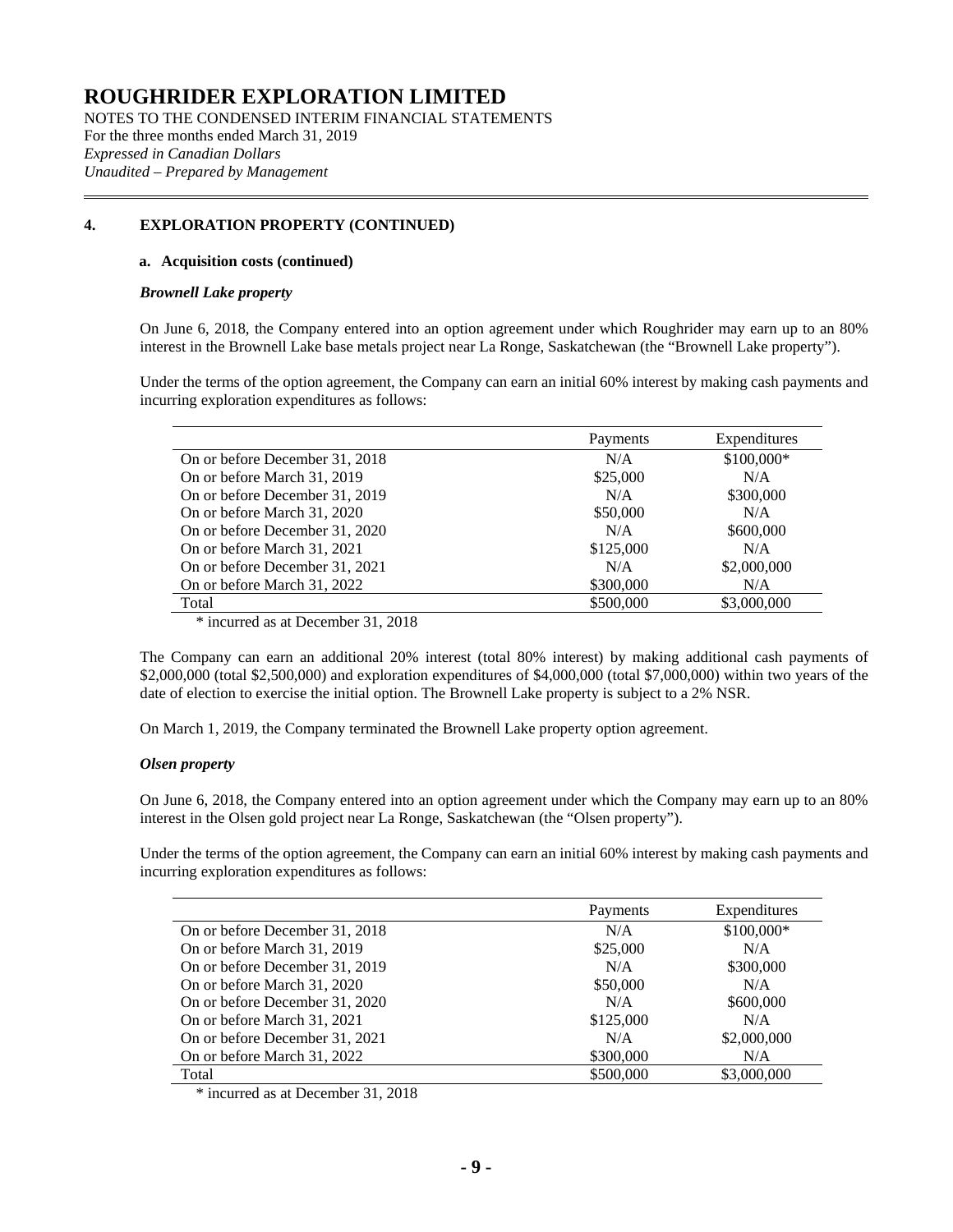NOTES TO THE CONDENSED INTERIM FINANCIAL STATEMENTS For the three months ended March 31, 2019 *Expressed in Canadian Dollars Unaudited – Prepared by Management*

## **4. EXPLORATION PROPERTY (CONTINUED)**

#### **a. Acquisition costs (continued)**

#### *Olsen property (continued)*

The Company can earn an additional 20% interest (total 80% interest) by making additional cash payments of \$2,000,000 (total \$2,500,000) and incurring exploration expenditures of \$4,000,000 (total \$7,000,000) within two years of the date of election to exercise the initial option. The Olsen property is subject to a 2% NSR.

On March 1, 2019, the Company terminated the Olsen property option agreement.

#### **b. Exploration expenses**

The Company incurred the following exploration expenditures during the three months ended March 31, 2019 and 2018:

|                             | 2019                     | 2018  |
|-----------------------------|--------------------------|-------|
|                             |                          |       |
| Geological consulting       | $- -$                    | 3,999 |
| Geophysical survey (ground) | $-$                      | 2,208 |
| Total                       | $\overline{\phantom{m}}$ | 6,207 |

## **5. FLOW-THROUGH PREMIUM LIABILITY**

On December 21, 2017, the Company completed a flow-through private placement of 666,600 flow-through units at a price of \$0.30 per flow-through unit for gross proceeds of \$199,980. Each flow-through unit consisted of one flowthrough share and one-half of one share purchase warrant, each warrant exercisable into one non-flow-through common share at a price of \$0.50 per share. A \$33,330 flow-through share premium liability was recorded pursuant to this financing. Upon incurring qualifying expenditures of \$2,089 for the year ended December 31, 2017, the flowthrough share premium liability was partially extinguished, and a recovery of this liability was recorded in profit and loss, in the amount of \$348. Additional qualifying expenditures of \$200,291 were incurred for the year ended December 31, 2018 and a recovery of the flow-through share premium liability was fully extinguished in the amount of \$32,982.

## **6. CAPITAL STOCK**

#### **Authorized**

Unlimited common shares with no par value and unlimited preferred shares with no par value.

Effective July 3, 2018, the Company consolidated its issued and outstanding common shares on a basis of one postconsolidation share for 5 pre-consolidation shares. Unless otherwise stated, all share and per share amounts have been restated respectively to reflect this share consolidation.

#### **Issuances**

#### *2019 transactions*

There were no share capital transactions during the period ended March 31, 2019.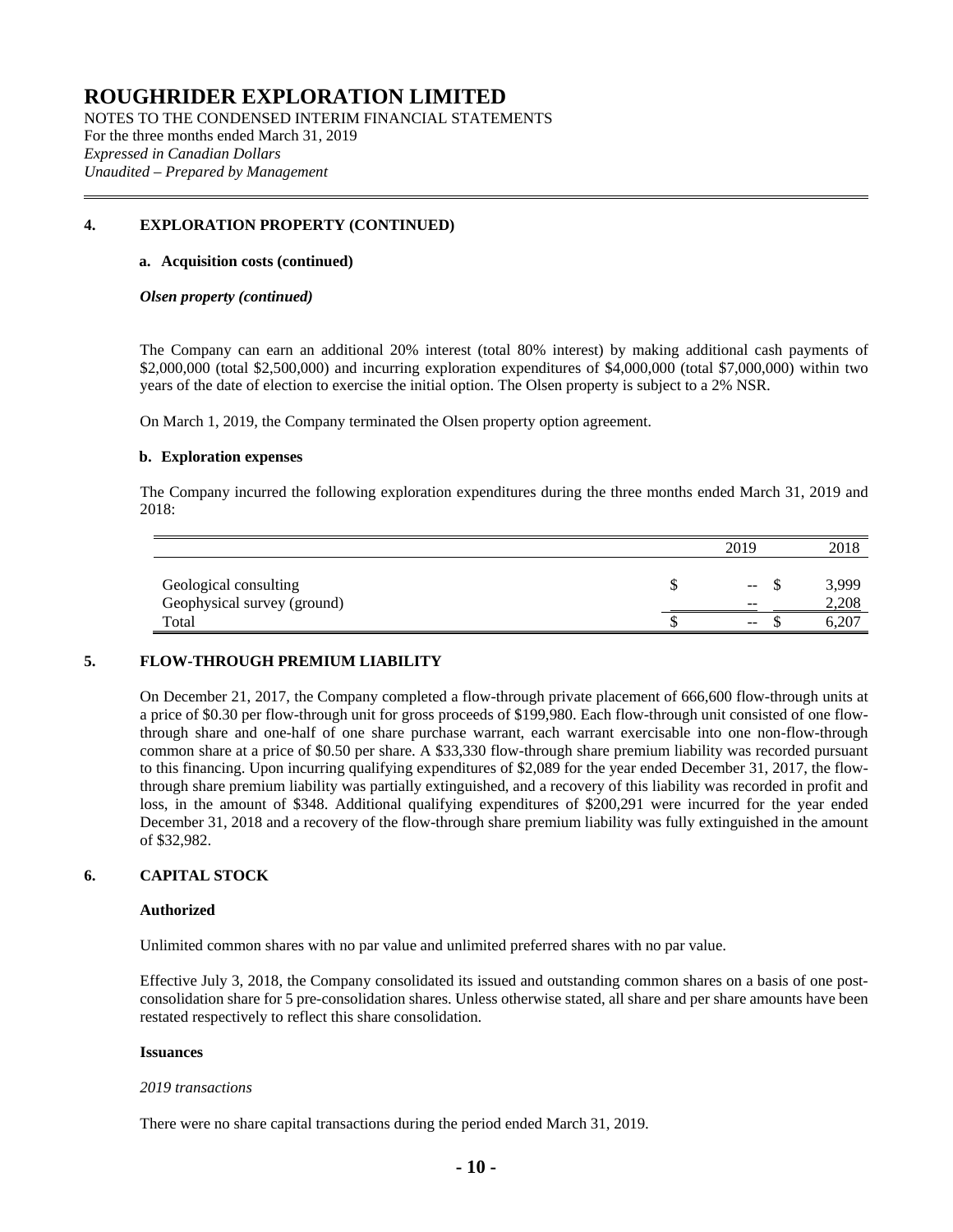NOTES TO THE CONDENSED INTERIM FINANCIAL STATEMENTS For the three months ended March 31, 2019 *Expressed in Canadian Dollars Unaudited – Prepared by Management*

## **6. CAPITAL STOCK (CONTINUED)**

#### **Issuances (continued)**

#### *2018 transactions*

On September 18, 2018, the Company closed a non-brokered private placement financing and issued 4,390,000 shares for proceeds of \$439,000. The Company paid aggregate cash finders' fees of \$19,250 and incurred additional filing fees of \$2,945 in connection with this financing.

#### **Stock options**

The Company has established a share purchase option plan whereby the Board of Directors may grant options to directors, officers, employees or consultants.

The Company has been authorized by its shareholders to grant stock options numbering up to ten percent (10%) of the number of common shares issued and outstanding. Under the plan, the exercise price of each option shall be determined by the directors but will in no event be less than the discount market price for the common shares. Stock options granted are subject to a maximum term of 10 years and vest at the discretion of the Board of Directors. Options granted to consultants performing investor relations activities shall vest over a minimum of 12 months with no more than one quarter of such options vesting in any 3-month period.

Details of stock option activity are as follows:

|                               | Number of options | Weighted average<br>exercise price |
|-------------------------------|-------------------|------------------------------------|
| Outstanding, December 31,     |                   |                                    |
| 2017, 2018 and March 31, 2019 | 480.000           | \$1.00                             |

The following table summarizes information about stock options outstanding and exercisable to directors, officers, employees and consultants as at March 31, 2019:

| Grant date    | Expiry date                                 | Exercise<br>price | Number of options<br>outstanding and<br>exercisable | Remaining<br>contractual life |
|---------------|---------------------------------------------|-------------------|-----------------------------------------------------|-------------------------------|
| Aug. 7, 2014  | Aug. 7, 2019                                | \$1.10            | 390,000                                             | $0.35$ years                  |
| Feb. 1, 2016  | Feb. 1, 2021                                | \$0.60            | 50,000                                              | 1.84 years                    |
| Dec. 20, 2016 | Dec. 20, 2021                               | \$0.35            | 40,000                                              | 2.73 years                    |
|               | Weighted average remaining contractual life |                   |                                                     | $0.71$ years                  |

#### **Warrants**

Details of warrant activity are as follows:

|                                | Number of warrants | Weighted average<br>exercise price |
|--------------------------------|--------------------|------------------------------------|
| Outstanding, December 31, 2017 | 1,276,777          | \$0.50                             |
| Expired                        | (774, 715)         | \$0.53                             |
| Outstanding, December 31, 2018 |                    |                                    |
| and March 31, 2019             | 502,062            | \$0.50                             |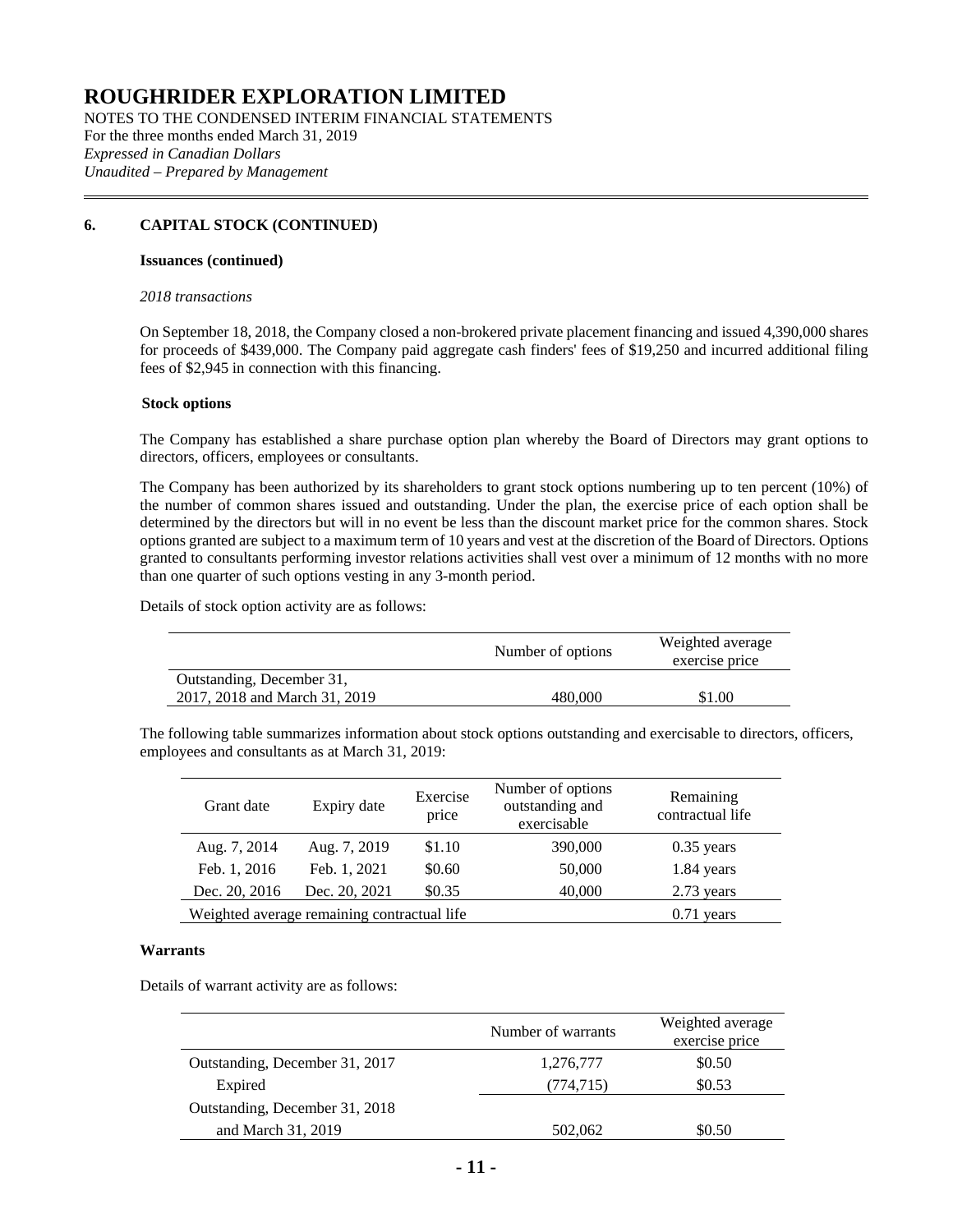NOTES TO THE CONDENSED INTERIM FINANCIAL STATEMENTS For the three months ended March 31, 2019 *Expressed in Canadian Dollars Unaudited – Prepared by Management*

## **6. CAPITAL STOCK (CONTINUED)**

#### **Warrants (continued)**

As at March 31, 2019, the outstanding stock purchase warrants were as follows:

| Expiry date                                  | Exercise price | Number of warrants | Remaining<br>contractual life |
|----------------------------------------------|----------------|--------------------|-------------------------------|
| December 21, 2019                            | \$0.50         | $502,062^{(1)}$    | $0.73$ years                  |
| Weighted average remaining contractual life: |                |                    | $0.73$ years                  |
| $(1)$ 48.762 of which are finder's warrants  |                |                    |                               |

48,762 of which are finder's warrants

## **7. CRITICAL ACCOUNTING ESTIMATES AND JUDGMENTS**

The preparation of financial statements requires management to use judgement in making estimates and assumptions that affect the application of accounting policies and the reported amounts of assets, liabilities, income and expenses. Management has made judgements in a number of areas in preparing these financial statements. Those judgements that have the most significant effect on the amounts recognised in the financial statements are the determination whether the entity remains a going concern, and the assessment of impairment indicators for the Company's exploration property acquisition costs. Areas of critical accounting estimates include share-based payments and warrants and deferred tax assets.

#### **Critical judgements**

#### **a. Going concern**

These statements have been prepared on the assumption that the Company is able to continue as a going concern. Additional information relating to the going concern assumption is disclosed in Note 1.

## **b. Impairment of exploration property acquisition costs**

Management's judgement is that there were no significant indicators of impairment of certain exploration property acquisition costs. Ownership in exploration properties involves certain inherent risks due to the difficulties of determining and obtaining clear title to claims as well as the potential for problems arising from the frequently ambiguous conveyance history characteristics of many exploration properties. Also, the Company must periodically apply to the relevant government entities for exploration-licence renewals, extensions and conversions and is subject to those entities' decisions. The Company has investigated ownership of its exploration properties and in management's judgement, ownership of its remaining exploration property interest is in good standing at March 31, 2019.

#### **Key sources of estimation uncertainty**

#### **a. Share-based payments and warrants**

Determining the fair value of options and warrants requires the exercise of judgement related to the choice of a pricing model, the estimation of stock price volatility, the expected forfeiture rate and the expected term of the underlying instruments. Option and warrant pricing models require the input of highly subjective assumptions including the expected price volatility and expected life. Changes in the subjective input assumptions can materially affect the fair value estimate, and therefore the existing models do not necessarily provide a reliable single measure of the fair value of the Company's options or warrants at the date of grant. Any changes in the estimates or inputs utilized to determine fair value could result in a significant impact on the Company's future operating results or on other components of equity. Refer to Note 6 for a summary of assumptions used.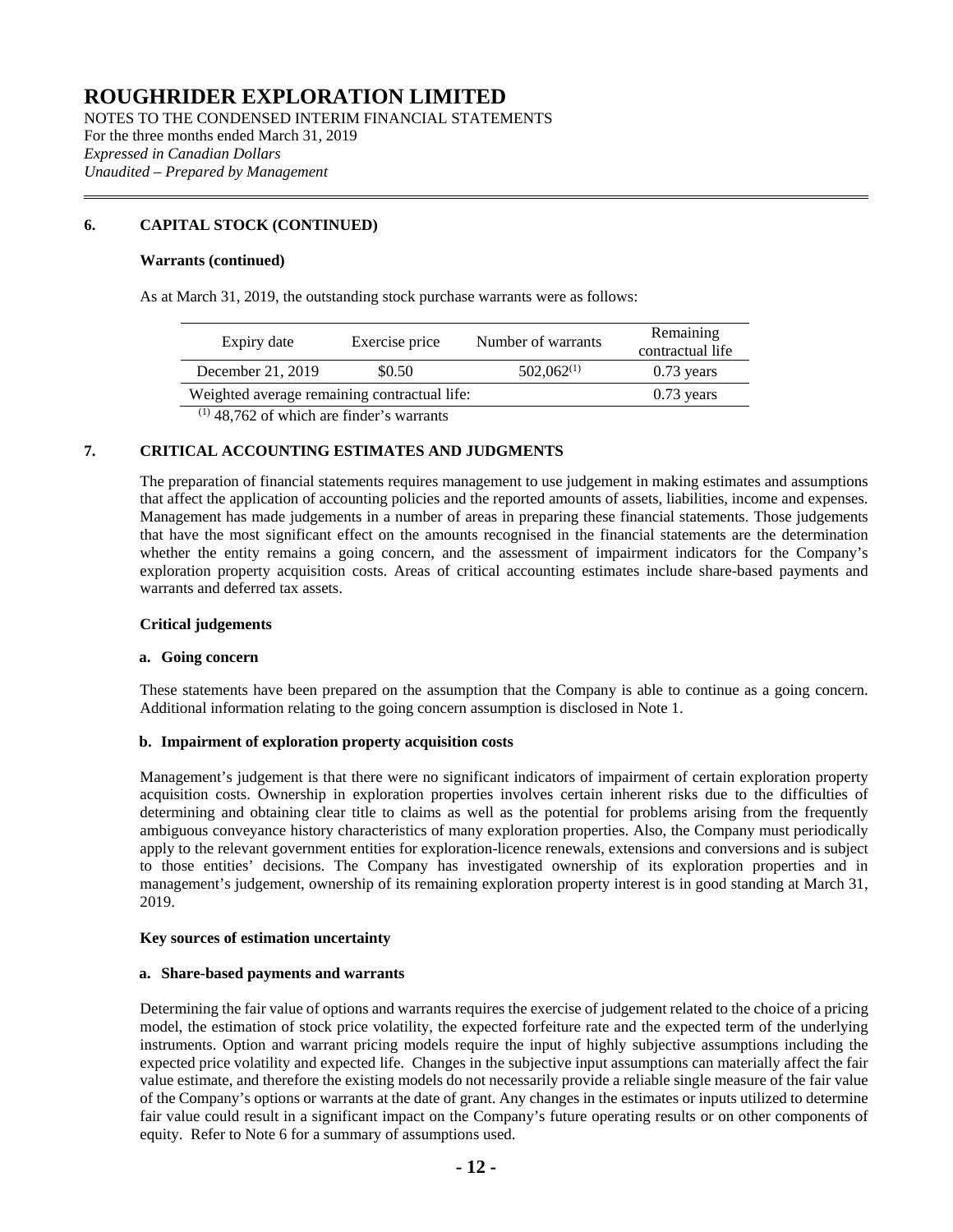NOTES TO THE CONDENSED INTERIM FINANCIAL STATEMENTS For the three months ended March 31, 2019 *Expressed in Canadian Dollars Unaudited – Prepared by Management*

## **7. CRITICAL ACCOUNTING ESTIMATES AND JUDGMENTS (CONTINUED)**

#### **Key sources of estimation uncertainty (continued)**

#### **b. Deferred tax assets**

The estimation of income taxes includes evaluating the recoverability of deferred tax assets based on an assessment of the Company's ability to utilize the underlying future tax deductions against future taxable income prior to expiry of those deductions. Management assesses whether it is probable that some or all of the deferred income tax assets will not be realized. The ultimate realization of deferred tax assets is dependent upon the generation of future taxable income. To the extent that management's assessment of the Company's ability to utilize future tax deductions changes, the Company would be required to recognize more or fewer deferred tax assets, and future income tax provisions or recoveries could be affected. Actual results may differ from the estimates made. Judgements and estimates, and their underlying assumptions, are reviewed on an ongoing basis. Revisions to accounting estimates or judgements are recognized in the period in which the estimates are revised and in any future periods affected.

## **8. RELATED PARTY TRANSACTIONS**

Related parties and related party transactions impacting the accompanying financial statements are summarized below and include transactions with the following individuals or entities:

#### **Key management personnel**

Key management personnel are those persons that have the authority and responsibility for planning, directing and controlling the activities of the Company, directly or indirectly. Key management includes executive and nonexecutive members of the Company's Board of Directors, the CEO, CFO, and a vice president.

During the three months ended March 31, 2019, the CEO and a vice president of the Company were paid compensation of \$38,750 (2018 - \$38,750) which is included in salaries, marketing and exploration expenses; non-executive members of the Company's Board of Directors received no cash compensation or stock options.

## **Other related parties**

During the three months ended March 31, 2019:

- a) Legal services valued at \$3,327 (2018 \$1,547) were provided by a law firm for which one of the directors of the Company is a partner; and
- b) The Company paid \$1,320 (2018 \$654) for administrative services and \$3,000 (2018 \$3,000) for rent expense to a company owned by a director and officer of the Company.

As at March 31, 2019, the Company owed \$92,441 (December 31, 2018 – \$46,948) to related parties, which is included in accounts payable and accrued liabilities.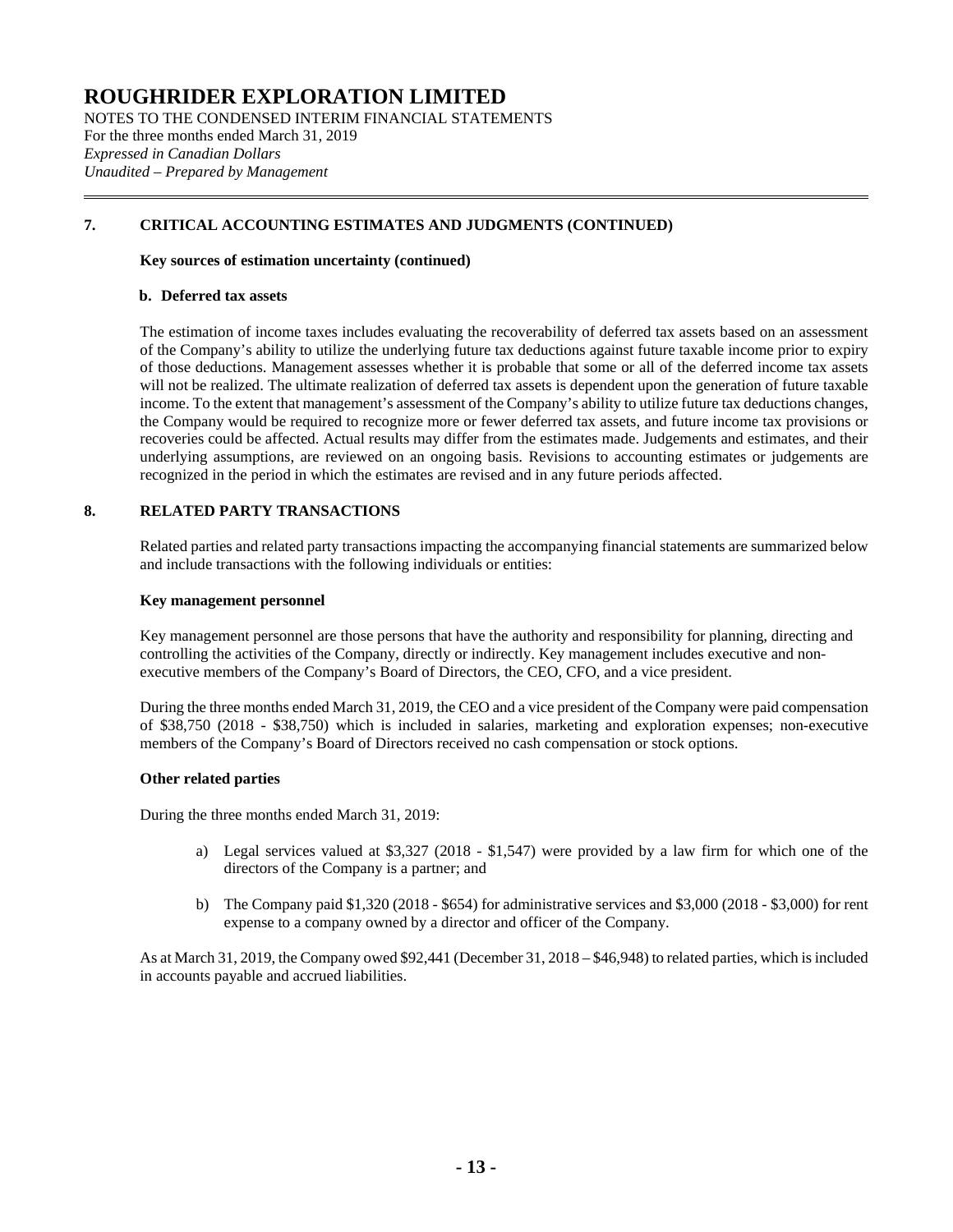NOTES TO THE CONDENSED INTERIM FINANCIAL STATEMENTS For the three months ended March 31, 2019 *Expressed in Canadian Dollars Unaudited – Prepared by Management*

## **9. CAPITAL DISCLOSURES**

The Company manages its common shares, options and warrants as capital, each components of shareholders' equity. As at March 31, 2019, the Company's shareholders' deficiency was \$15,809. As the Company is an exploration-stage mining company, its principal source of funds is from the issuance of common shares (See Note 1). When managing the capital structure, the Company's competing objectives are to minimize the number of shares issued and to raise sufficient capital to both safeguard its ability to continue as a going concern, and to execute near-term exploration objectives. The Company has not established any quantitative capital management criteria as the competing objectives require subjective analysis.

There were no changes to the Company's approach to capital management during the three months ended March 31, 2019. The Company is not subject to any externally imposed capital requirements.

## **10. FINANCIAL INSTRUMENTS AND RISK MANAGEMENT**

#### **Financial instruments**

Cash, receivables and accounts payable and accrued liabilities are carried at amortized cost. The Company considers that the carrying amount of these financial assets and liabilities measured at amortized cost to approximate their fair value due to the short-term nature of the financial instruments. Cash is measured using level one of the fair value hierarchy.

Fair value estimates of financial instruments are made at a specific point in time, based on relevant information about financial markets and specific financial instruments. As these estimates are subjective in nature, involving uncertainties and matters of significant judgment, they cannot be determined with precision. Changes in assumptions can significantly affect estimated fair values.

## **Financial risk factors**

The Company's risk exposures and the impact on the Company's financial statements are summarized below.

## *Credit risk*

Financial instruments that potentially subject the Company to a significant concentration of credit risk consist primarily of cash and receivables. The Company limits its exposure to credit loss by placing its cash with a major Canadian bank. The Company's only significant receivable at March 31, 2019 relates to a sales tax refund from the Government of Canada, who is not considered a default risk.

## *Liquidity risk*

The Company is exposed to liquidity risk. All of the Company's current financial liabilities are anticipated to mature within the next fiscal period. The Company intends to settle these with funds from its positive working capital position.

## *Market risk*

Market risk is the risk of loss that may arise from changes in market factors such as interest rates, commodity prices, equity prices, and foreign currency fluctuations.

#### *a) Interest rate risk*

Interest rate risk on cash is minimal because these investments generally have a fixed yield rate. As at March 31, 2019, the Company did not have any interest-bearing debt.